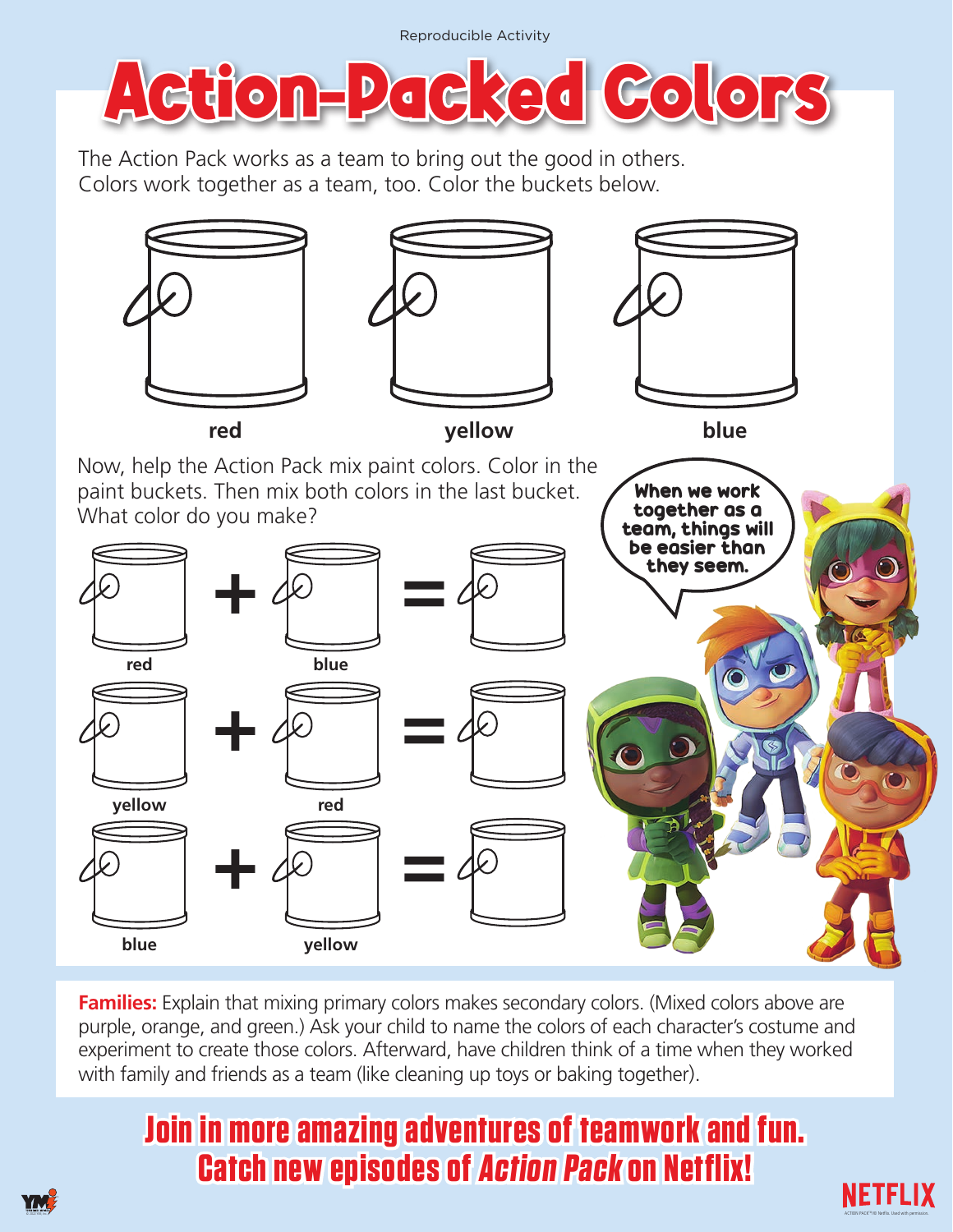

Clay can create an invici-ball forcefield around himself. This helps him stay safe.

When Clay activates his superpower, he becomes surrounded by a rubbery ball. What other objects below are round like a ball? Find and circle them.



## **Join in more amazing adventures of teamwork and fun. Catch new episodes of Action Pack on Netflix!**

NETFLIX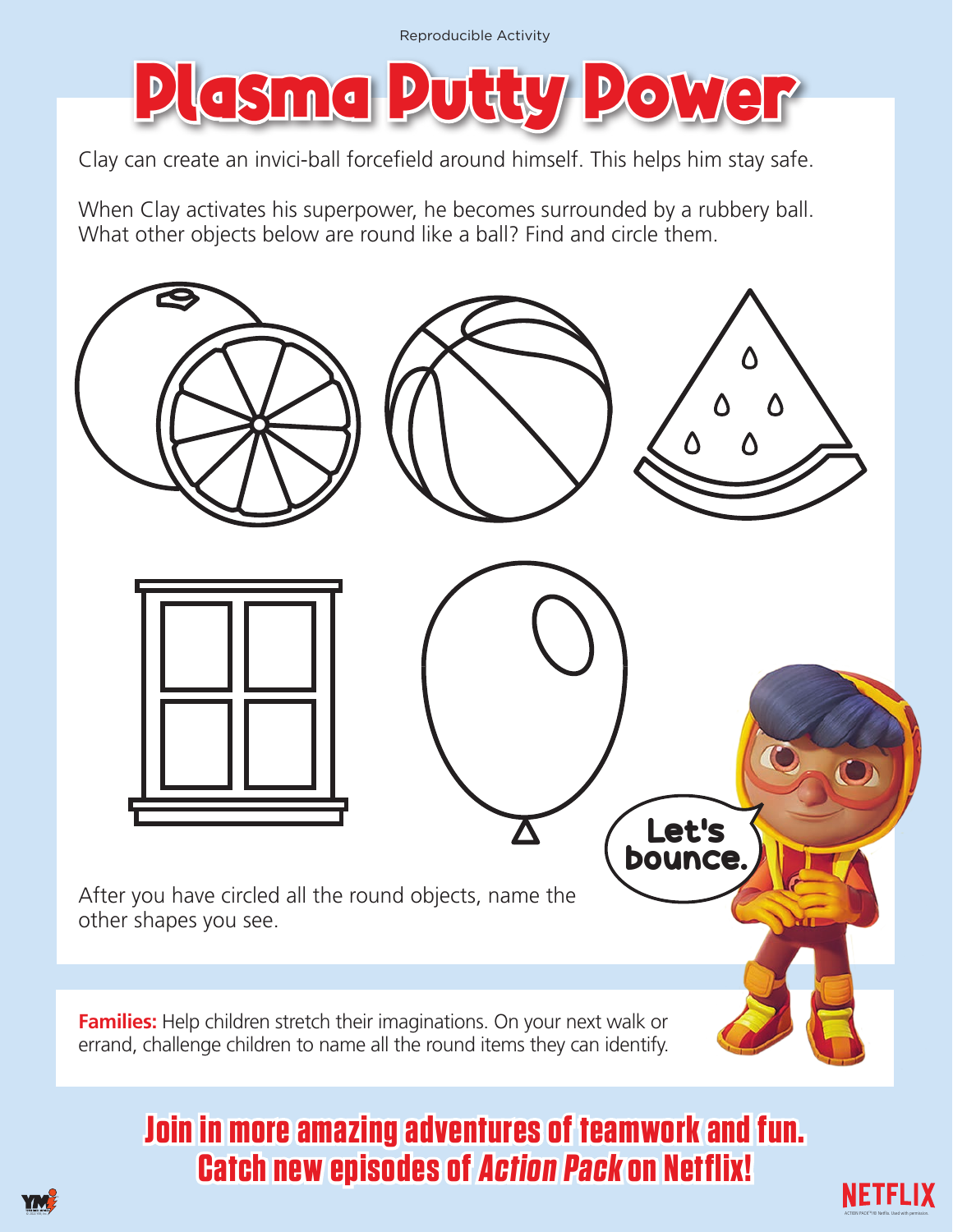

The *Action Pack* are ready for their latest mission. Their computerized pup Plunky is missing! Help them find Plunky by filling in the missing numbers along the path.



**Families:** This activity reinforces number recognition, counting, and formation. Have your child practice writing numbers of things they see around your home or by counting dogs they see in your neighborhood.

## **Join in more amazing adventures of teamwork and fun. Catch new episodes of Action Pack on Netflix!**

**NETFLIX**